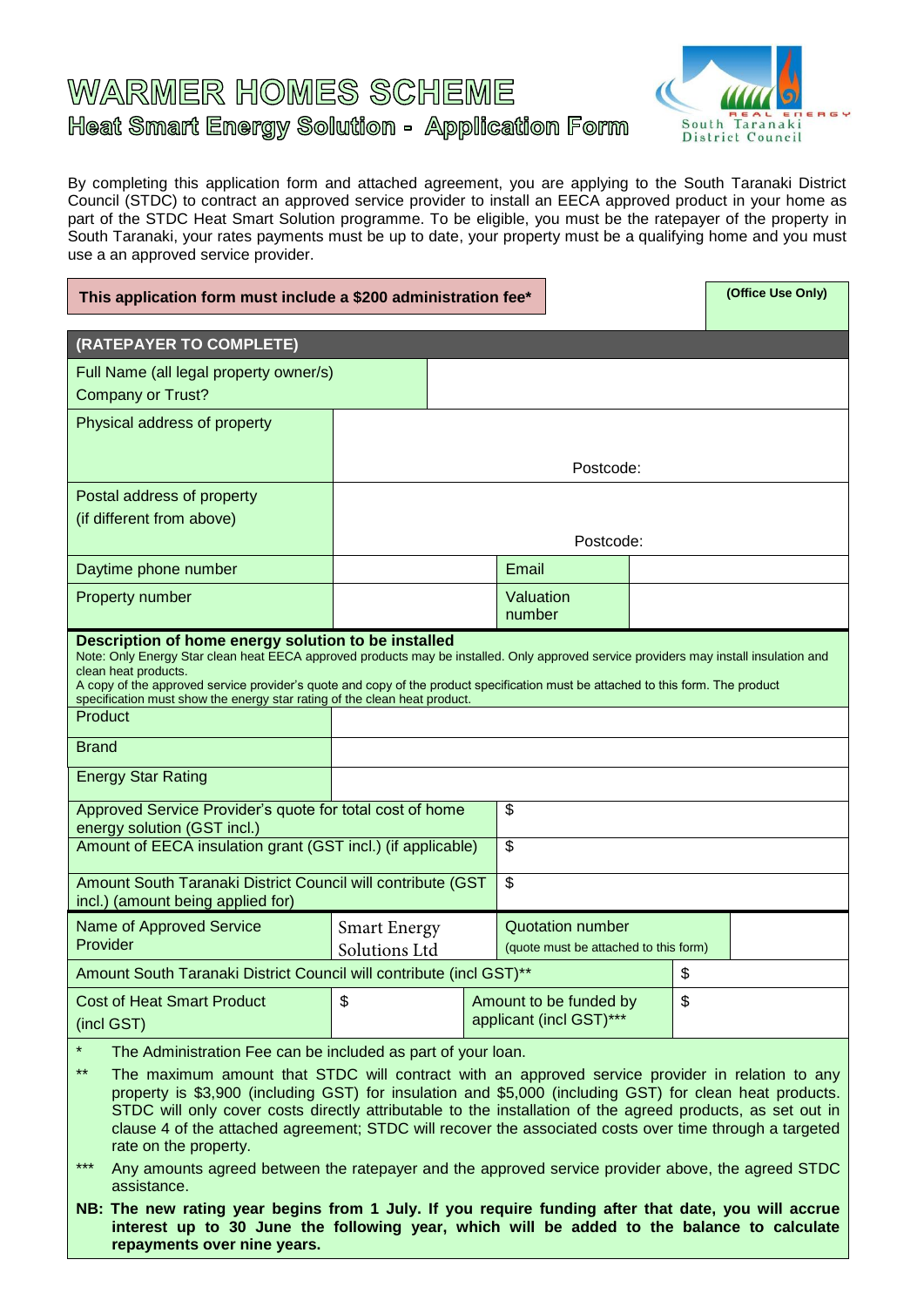

### **Please read and sign this agreement**

The "Warmer Home Scheme" (Heat Smart Energy Solution Programme), run by STDC, helps South Taranaki ratepayers to install insulation and clean heat products in their homes. The programme is supported by the Energy Efficiency and Conservation Authority (EECA).

You have applied for STDC to contract with an approved service provider to install EECA approved products in your home. By countersigning this agreement STDC has approved your application and created a binding agreement with you.

Your application has specified a particular approved product to be installed, and STDC will contract approved service providers to install that product.

STDC will pay for the approved product directly to the approved service provider and will recover its costs through a targeted rate on the property that uses this service. All STDC rates include GST.

#### **The ratepayer and STDC agree as follows:**

#### **1. STDC to liaise with the approved service provider**

- **1.1** STDC accepts the ratepayer's application, and will provide the funding services by making payment directly to an approved service provider who is to supply and install the approved part of the heat smart energy solution service at the property.
- **1.2** Once STDC has notified the ratepayer that their application has been approved, STDC will instruct the approved service provider to liaise directly with the ratepayer in relation to the practical details of installing the approved product.
- **1.3** Once the approved service provider has installed the approved product, it will invoice STDC for the contracted work and seek payment from the ratepayer for any additional amounts.
- **1.4** Where the ratepayer's property has been randomly selected for an installation audit, the ratepayer will allow access to the property for the purposes of the audit, and wherever possible will assist the auditor to complete this task in a timely manner.

#### <span id="page-1-0"></span>**2. Liability for defective work**

- **2.1** Subject to clause 2.4 the ratepayer agrees that:
	- **2.1.1** STDC has no liability to the ratepayer whatsoever, whether in contract, tort, breach of statutory duty or otherwise, arising out of or in connection with the provision of the heat smart energy solution to the property or the acts or omissions of the approved service provider, and
	- **2.1.2** The ratepayer is not entitled to any compensation from STDC in respect of defects or damage to, or arising as a consequence of the provision of the heat smart energy solution, to the property or the acts or omissions of the approved service provider.
- **2.2** Clause [2.1](#page-1-0) does not affect any liability the approved service provider may have to the ratepayer in contract, tort or otherwise, and may not be relied on by the approved service provider as limiting the approved service provider's liability in any way.
- **2.3** The ratepayer acknowledges that this agreement does not limit or restrict any of the rights, powers, remedies and immunities from liability which STDC now or in the future possesses, or is entitled to by virtue of any statute or at common law.
- **2.4** To the extent that the parties are not, by law, able to limit or exclude liability or obligations, Clause 2.1 will not limit or exclude that liability or those obligations.

#### **3. Payment of the approved service provider**

- **3.1** STDC will, as part of its contract with the approved service provider, agree to pay the approved service provider the contract price for installing the approved product.
- **3.2** The ratepayer agrees to pay any amounts owing to the approved service provider in relation to the installation of the approved product at the property above the contract price agreed by STDC in accordance with the ratepayer's separate arrangements with the approved service provider.
- <span id="page-1-1"></span>**3.3** The contract price is the lessor of:
	- **3.3.1** The amount of the insulation, with an absolute maximum of \$3,900 (including GST) per property;
	- **3.3.2** The amount of the clean heat product, with an absolute maximum of \$5,000 (including GST) per property;
	- **3.3.3** The amount requested by the ratepayer in this application.
- **3.4** STDC will not cover costs not directly associated with the installation, such as debris clearing.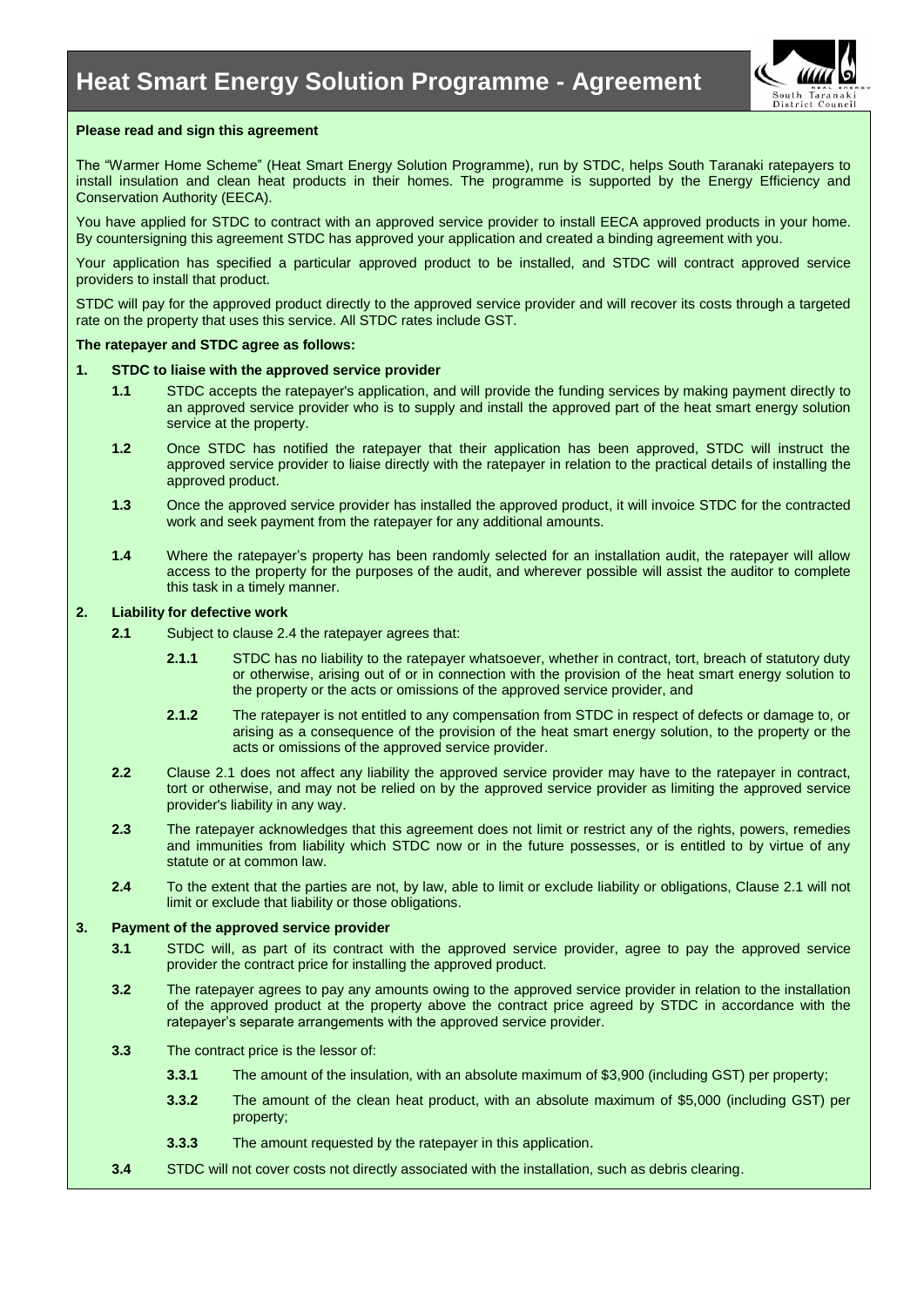## **4. STDC to assess targeted rate on the property**

- **4.1** The ratepayer acknowledges that STDC will assess a targeted rate (plus GST) on the property each year, for an expected period of nine years, to pay for the Heat Smart Energy Solution services. That targeted rate will be used to recover all of STDC's costs in relation to the services. The rate is based on the amount funded plus a margin, which is set once per year. Rates payments will be applied to reduce the balance due based on rates instalment dates.
- **4.2** STDC intends to include the targeted rate on the Land Information Memorandum (LIM) for the property, but is not required to do so.
- **4.3** If the ratepayer sells the property in the period after this agreement has been entered into and while a targeted rate will be, or is being assessed against the property, the ratepayer must: (1) notify STDC in writing of the sale; and (2) tell the prospective purchaser about the targeted rate by including a provision in the Sale and Purchase Agreement recording the disclosure.
- **4.4** If the ratepayer fails to comply with the obligations in clause 4.3 the ratepayer will be personally liable for the outstanding amount despite having sold the property and STDC may demand the ratepayer must, within 21 days, pay all amounts that are unpaid or are still to be assessed in respect of the targeted rate (by any means available to STDC).
- **4.5** If the ratepayer fails to pay the rates invoice for the property by the due date, the provisions of the Local Government (Rating) Act 2002 apply, and the ratepayer will incur late payment penalties in accordance with STDC's rates policy.

## **5. Information issues**

- **5.1** Any information which the ratepayer supplies to STDC for the purposes of this agreement may be disclosed to EECA.
- **5.2** In accordance with the Privacy Act 1993, the ratepayer is entitled to have access to their personal information held by STDC in connection with this agreement and to request correction of that information.

# **6. Ratepayer Declaration**

# **MUST BE SIGNED by all legal property owner/s listed on the property's rates assessment and invoice**

If a trust or company, then all authorised signatories MUST sign. STDC is required to hold records of all legal signatories who are responsible for paying rates on this property. If you can't provide all legal ratepayer signatories, please attach an explanation.

I/we, being the ratepayer(s) of the property specified in this agreement, request STDC to contract an approved service provider to install a home energy solution as described in this Application Form and as per the attached quote.

I/we acknowledge that interest on the funding amount will be subject to an annual review and that any interest rate changes will impact on the targeted rate levied by the STDC.

#### **Privacy Statement:**

Information in this form is required to be provided under the Local Government Act 2002 and is required to process your application. This information, including your personal information, has to be made available to members of the public and media including business organisations upon request. In appropriate circumstances, it may also be made available to other units of the Council, the Council's approved contractors and other government agencies. Under the Privacy Act 1993, you have the right to access the personal information held about you by the Council and you can also request that the Council correct any personal information it holds about you.

I confirm that I have read and understood the Privacy Statement above and that the information provided in the application form is true and correct.

SIGNED by the ratepayer/s (as listed)

|                                                                 | $\frac{1}{2}$ of $\frac{1}{2}$ of $\frac{1}{2}$ interpretation (do notice) |  |           |  |  |  |  |
|-----------------------------------------------------------------|----------------------------------------------------------------------------|--|-----------|--|--|--|--|
| Name                                                            |                                                                            |  | Signature |  |  |  |  |
| Name                                                            |                                                                            |  | Signature |  |  |  |  |
| Name                                                            |                                                                            |  | Signature |  |  |  |  |
| Name                                                            |                                                                            |  | Signature |  |  |  |  |
| $DATE$ <sub>__</sub>                                            |                                                                            |  |           |  |  |  |  |
| SIGNED for and on behalf of the South Taranaki District Council |                                                                            |  |           |  |  |  |  |
| Name                                                            |                                                                            |  |           |  |  |  |  |
| Signature                                                       |                                                                            |  |           |  |  |  |  |
| Position                                                        |                                                                            |  |           |  |  |  |  |
| Date:                                                           |                                                                            |  |           |  |  |  |  |
|                                                                 |                                                                            |  |           |  |  |  |  |